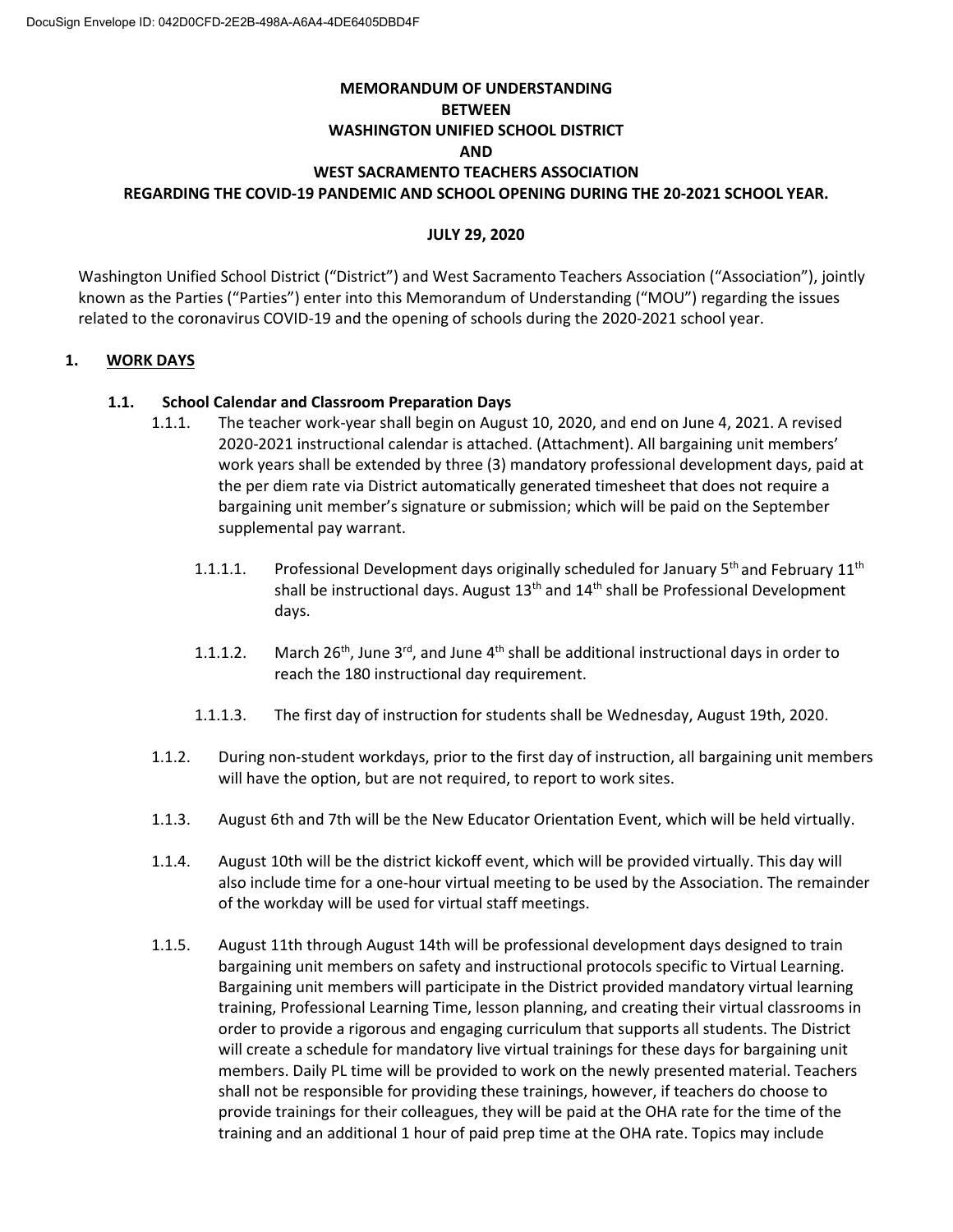subjects such as Zoom, Pear Deck, adopted curriculum online platforms, Google Classroom, Google Meet, attendance, virtual record-keeping, tiered re-engagement strategies regarding attendance, virtual classroom management, and discipline, etc.

1.1.6. August  $17<sup>th</sup>$  will have a one (1) hour virtual staff meeting. The remainder of August 17th and 18th will be unscheduled work time to prepare for virtual learning.

**The Association would like to continue discussing further items that are impacted by the calendar (e.g. parent conferences). This MOU establishes no past practice or precedent. This MOU expires June 30, 2021.**

**FOR THE ASSOCIATION: FOR THE DISTRICT:**

-DocuSigned by:

WSTA Bargaining Chair

\_\_\_\_\_\_\_\_\_\_\_\_\_\_\_\_\_\_\_\_\_\_\_\_\_\_\_\_\_\_\_\_\_\_\_ \_\_\_\_\_\_\_\_\_\_\_\_\_\_\_\_\_\_\_\_\_\_\_\_\_\_\_\_\_\_\_\_\_\_\_ 7/29/2020

Date **Date** Date **Date** Date **Date** Date **Date** 

DocuSigned by:

 $\text{SPF6C400002644C}$ 

Assistant Superintendent, Human Resources

7/29/2020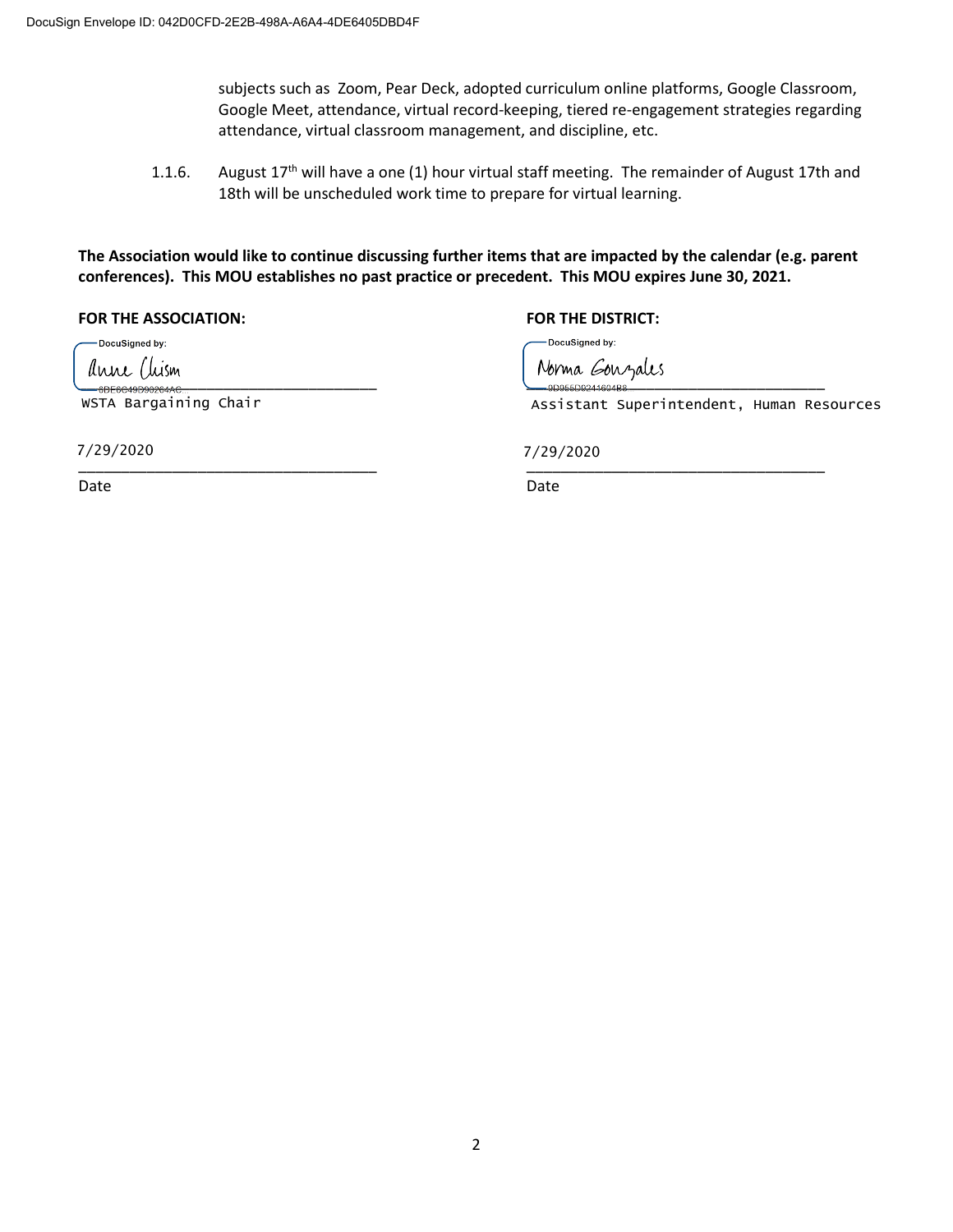## Attachment - 2020-2021 Calendar

|                                 |          |                            |                |                |                                        |                 |                |           |           |                     |          |                |             |             | <b>WASHINGTON UNIFIED SCHOOL DISTRICT</b>                                            |    |  |
|---------------------------------|----------|----------------------------|----------------|----------------|----------------------------------------|-----------------|----------------|-----------|-----------|---------------------|----------|----------------|-------------|-------------|--------------------------------------------------------------------------------------|----|--|
|                                 |          |                            |                |                |                                        |                 |                |           |           |                     |          |                |             |             | <b>TK-8 Instructional Calendar</b>                                                   | DR |  |
|                                 |          |                            |                |                |                                        |                 |                |           |           |                     |          |                | 2020-2021   |             |                                                                                      |    |  |
|                                 |          | July                       |                |                |                                        |                 | August         |           |           |                     |          | September      |             |             | August:                                                                              |    |  |
| м                               | т        | w                          | TH             | F              | м                                      | т               |                | W TH      | F         | м                   | т        | W              | TH          | F           | 10th - District In-Service (No Students)                                             |    |  |
|                                 |          | 1                          | $\overline{2}$ | 3              | 3                                      |                 | 5              |           |           |                     | 1        | 2              | з           | 4           | 11th - 14th - Virtual Learning PL (No St<br>17th & 18th - District In-Service (No St |    |  |
| 6                               | 7        | 8                          | 9              | 10             |                                        |                 | 30 11 12<br>19 | $13 - 14$ |           | 7                   | 8        | ō              | 10          | 11          | 19th - First Day of Attendance for Stu                                               |    |  |
| 13<br>20                        | 14<br>21 | 15<br>22                   | 16<br>23       | 17<br>24       | ×<br>24                                | 18.             | 25 26          | 20<br>27  | 21<br>28  | 14<br>21            | 15<br>22 | 16<br>23.      | 17          | 18<br>24 25 |                                                                                      |    |  |
| 27                              | 28       | 29                         | 30             | 31             | 31                                     |                 |                |           |           | 28                  | 29       | 30             |             |             | September:                                                                           |    |  |
|                                 |          |                            |                |                |                                        |                 |                | 9/9       |           |                     |          |                | 21/30       |             | 7th - Labor Dav                                                                      |    |  |
|                                 |          | October                    |                |                |                                        |                 | November       |           |           |                     |          | December       |             |             | November:                                                                            |    |  |
| м                               | т        |                            | W TH           | F              | м                                      | т               | w              | TH        | F         | М                   | т        | w              | TH F        |             | 11th - Veterans Day                                                                  |    |  |
|                                 |          |                            | 1              | 2              | 2                                      | 3               |                | 5         | 6         |                     | 1        | 2              | 3           | 4           | Thanksgiving Recess (11/23-11/27)                                                    |    |  |
| 5                               | 6        | 7                          | 8              | g              | g                                      | 10              | $11\,$         | 12        | 13        | 7                   | 8        | 9              | 10          | 11          |                                                                                      |    |  |
| 12                              | 13       | 14                         | 15             | 16             | 16                                     | 17              | 18             | 19        | 20        | 14                  | 15       | 16             | 17          | 18          | December:<br>Winter Recess (12/21-1/4)                                               |    |  |
| 19                              | 20       | 21                         | 22             | 23             | 23                                     | 24              |                | 25 26     | 27        | $\overline{21}$     | 22       | 23             |             | 24 25       |                                                                                      |    |  |
| 26                              | 27       | 28                         | 29<br>22/52    | 30             | 30                                     |                 |                | 15/67     |           | 28                  | 29       | 30             | 31<br>14/81 |             | January:                                                                             |    |  |
|                                 |          | January                    |                |                |                                        |                 | February       |           |           |                     |          | March          |             |             | 18th - Martin Luther King Day                                                        |    |  |
| м                               | т        |                            | W TH           | F              | М                                      | т               | w              | TH        | F         | м                   | т        | w              | TH F        |             | February:                                                                            |    |  |
|                                 |          |                            |                | 1              |                                        | 2               | 3              | 4         | 5         | 1                   | 2        | 3              | 4           | 5           | 12th - Lincoln's Birthday                                                            |    |  |
| $\overline{4}$                  | 5        | 6                          | 7              | 8              | 8                                      | g               | 10             | 11        | <b>12</b> | 8                   | g        | 10             | 11          | 12          | 15th - President's Day                                                               |    |  |
| 11                              | 12       | 13                         | 14             | 15             | 15                                     | 16              | 17             | 18        | 19        | 15                  | 16       | 17             | 18          | 19          |                                                                                      |    |  |
| 18                              | 19       | 20                         | 21             | 22             | 22                                     | 23              | 24             | 25        | 26        | 22                  | 23       |                |             | 25 26       | <b>March/April:</b>                                                                  |    |  |
| 25                              | 26       |                            | 28             | 29             |                                        |                 |                |           |           | 29 <sub>1</sub>     |          | 30 31          |             |             | Spring Break (3/29-4/5) (4/4 Easter)                                                 |    |  |
|                                 |          |                            | 18/99          |                |                                        |                 |                | 18/117    |           |                     |          |                | 20/137      |             | Mav:                                                                                 |    |  |
| April<br>F<br>w<br>TH<br>м<br>т |          | May<br>F<br>W TH<br>м<br>т |                |                | June<br>М<br>т<br>W<br>TH <sub>F</sub> |                 |                |           |           | 31st - Memorial Day |          |                |             |             |                                                                                      |    |  |
|                                 |          |                            | 1              | $\overline{2}$ | 3                                      | 4               | 5              | 6         | 7         |                     | 1        | $\overline{2}$ | 3           | 4           |                                                                                      |    |  |
| 5                               | 6        | 7                          | 8              | g              | 10                                     | 11              | 12             | 13        | 14        | 7                   | 8        | g              | 10          | 11          | June:<br>4th - Last Day of School                                                    |    |  |
| 12                              | 13       | 14                         | 15             | 16             | 17                                     | 18              | 19             | 20        | 21        | 14                  | 15       | 16             | 17          | 18          |                                                                                      |    |  |
| 19                              | 20       | 21                         | 22             | 23             | 24                                     | 25              | 26             | 27        | 28        | 21                  | 22       | 23             |             | 24 25       |                                                                                      |    |  |
| 26                              | 27       | 28                         | 29             | 30             | 31                                     |                 |                |           |           | 28                  | 29       | 30             |             |             |                                                                                      |    |  |
| 19/156                          |          |                            |                |                |                                        | 4/180<br>20/176 |                |           |           |                     |          |                |             |             |                                                                                      |    |  |

**DRAFT** 

al Learning PL (No Students) trict In-Service (No Students) of Attendance for Students

Key:

District In-Service 8/10, 8/17 & 8/18 (No Students) First/Last Day of School PL Days 8/11-8/14 (No Students)

#### 187 Days of Service

No School 20 - Grade/Department PLT 8 - Site PLT 5 - District PLT 2 - New Educator Orientation

> \* Back to School Night, Open House, and Parent Conferences will be addressed during the WSTA/WUSD MOU negotiations.